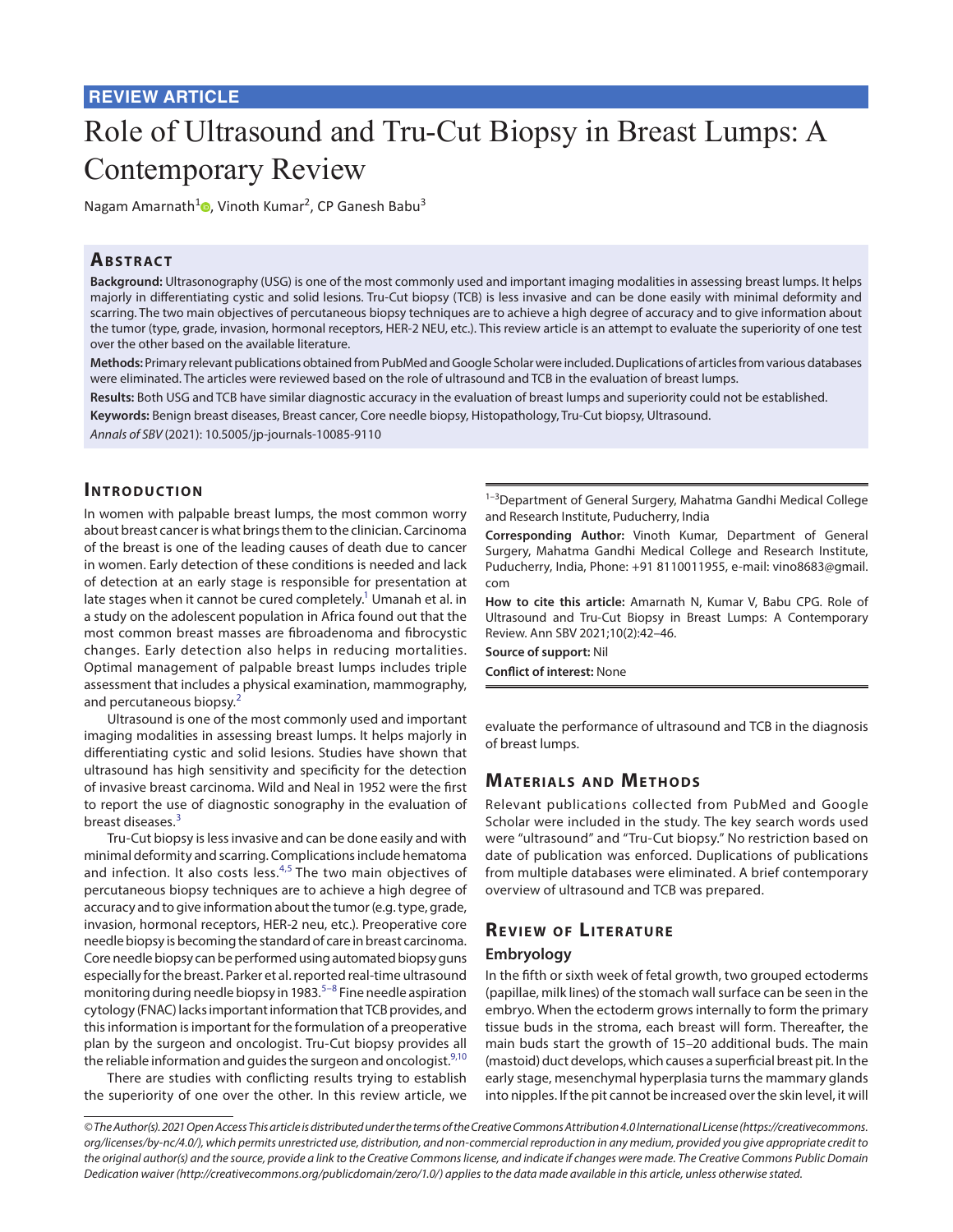trigger upside down nipple areas. This congenital malformation occurs in 4% of infants. Breast enlargement may be evident and also may produce discharge, called witch milk. These transient occasions happen in feedback to mother's hormonal agents that cross the placenta. The breast does not establish in women until puberty. When it expands in action to ovarian estrogen and progesterone, this causes the proliferation of epithelial as well as connective tissue elements.

#### **Functional Composition**

Breasts are modified sweat glands composed of wattles, and lobules spread in adipose tissue as well as connective tissue. The air duct drains from each lobule. They integrate to develop a breast air duct, which drains from each lobe. The mammary ducts combine simply below the nipple to form the mammary sinuses. The practical secretory device in lactation is the terminal lobular unit.

The breast is made up of 15–20 lobes. Cooper's suspensory ligament from pectoral fascia inserts into the dermis. Retromammary space is the space between the pectoral fascia and breast parenchyma. Axillary tail of Spence extends from the upper outer quadrant. The upper outer quadrant has more breast tissue. The size, contour, and also thickness of breasts vary substantially between individuals. Prenatal breasts are hemispherical, and the top of the nipple area is undoubtedly level. With hormone stimulation during pregnancy and lactation, the breasts end up being bigger and their volume and thickness also increases. When aging, the breasts become level, loosened, and also droop, besides reducing in volume.

### **Blood Supply, Innervation, and Lymphatics**

The primary blood supply to the breast comes from (1) the perforated branch of the interior mammary artery; and (2) the side branch of the posterior intercostal artery, as well as the branch from the axillary artery, consisting of the greatest thoracic, lateral, and thoracic branches of the thoracic artery. The second, third, and fourth former intercostal perforators as well as branches of the internal mammary artery create the median mammary artery in the breast. The veins of the breast and also chest wall surface adhere to the direction of the artery, and the veins flow to the armpit.

The external skin branches of the third to sixth intercostal nerves provide sensory nerves for the breast as well as the anterolateral upper body wall surface. Lymphatic vessels are usually alongside capillaries. The boundary of the axillary lymphatic drainage is not well specified. The axillary lymph node groups recognized by the surgeon are: (1) the axillary vein group (outer side), consisting of four to six lymph nodes, located in the middle or back of the vein and receiving most of the upper limb lymphatic drainage; (2) external breast glands group (anterior or pleural group), consisting of five or six lymph nodes, which are connected to the lateral thoracic vessels along the lower border of the pectoralis minor muscle and receiving most of the lymphatic drainage from the outside of the breast; (3) the central group consisting of three or four groups of lymph nodes. These lymph nodes are buried in the axillary fat, located at the back of the small axillary muscles, and receive lymph drainage from the axillary veins, outside the mammary glands and the shoulder scapular group directly from the breast; (4) The subclavian group consists of 6–12 groups of lymph nodes, which are located behind the upper border of the pectoralis minor muscle and drain from all other axillary lymph node groups; and (5) the interpectoral muscles (Rotter's node), composed of one to four lymph nodes, are located between the pectoralis major and

pectoralis minor muscles and receive lymphatic drainage directly from the breast. The lymph fluid passing through the interpleural lymph node cluster directly enters the center and subclavian cluster.

#### **Classification of Breast Lumps**

The breast is composed of unique epithelium and stroma, which might cause benign and fatal lesions. Visible discrete masses are additionally common and are identified from regular blemishes (or "lumps") in the breast. The most usual palpable lesions are invasive cancer, fibroadenoma, and cysts. When the dimension of the breast mass reaches at least 2 cm, the breast mass usually becomes evident. Palpable lumps are most typical in premenopausal ladies, but with age, the possibility of apparent lumps ending up being malignant increases. As an example, in ladies under 40, just 10% of breast swellings are fatal whereas in women over 50, about 60% of swellings are fatal. About 50% of cancer cells occur in the top outer quadrant, 10% in each of the remaining quadrants, and 20% in the middle or subareolar location.

#### **Diagnosis of Breast Lumps**

Breast abnormalities should always be examined by three-way assessment: professional examination, imaging evaluation (mammography and also ultrasonogram), and histopathology.

#### **Ultrasonography**

Currently, ultrasonography (USG) is an adjunctive diagnostic tool indicated for evaluation of specific abnormalities detected by either clinical examination or by mammography or for guiding percutaneous biopsy and localization. In the imaging of young women under 30 years, ultrasonography is used as the first imaging study in the evaluation of a palpable mass. With the introduction of high-frequency (>7 mHz) transducers, the differentiation between solid and cystic masses has become more reliable than was the case with older equipment and the characterization of solid masses as benign or suggestive of malignancy can now be established with confidence. Recent studies have demonstrated the ability of breast ultrasonography to detect small, mammographically occult breast carcinomas in women with dense breast tissue. A cancer detection rate of 0.3–0.46% has been reported, similar to that of mammographic screening ([Tables 1](#page-2-0) and [2](#page-2-1)).

#### **Imaging-guided Breast Biopsy**

Traditionally, open surgical breast biopsy has been the gold standard in diagnosing breast lesions; nonpalpable lesions undergo open biopsy after ultrasonography or mammography guided wire localization. The costs and relative morbidity associated with the surgery in conjunction with detection of large number of non-palpable breast lesions on screening programs have lead to the development of percutaneous imaging guided breast biopsy methods to replace surgical biopsies. Imaging guided breast biopsy is most often performed under ultrasonographic or stereotactic guidance and for specific indications, under MRI guidance. Complications are rare, <2% for core biopsies and 4% for vacuum assisted biopsies; the complications include bleeding, hematomas, vasovagal reactions and infections. Early work with percutaneous breast biopsy involved FNA which has in most centers been replaced by cutting needles (automated large core needles) and recently by directional vacuum assisted devices.<sup>11</sup>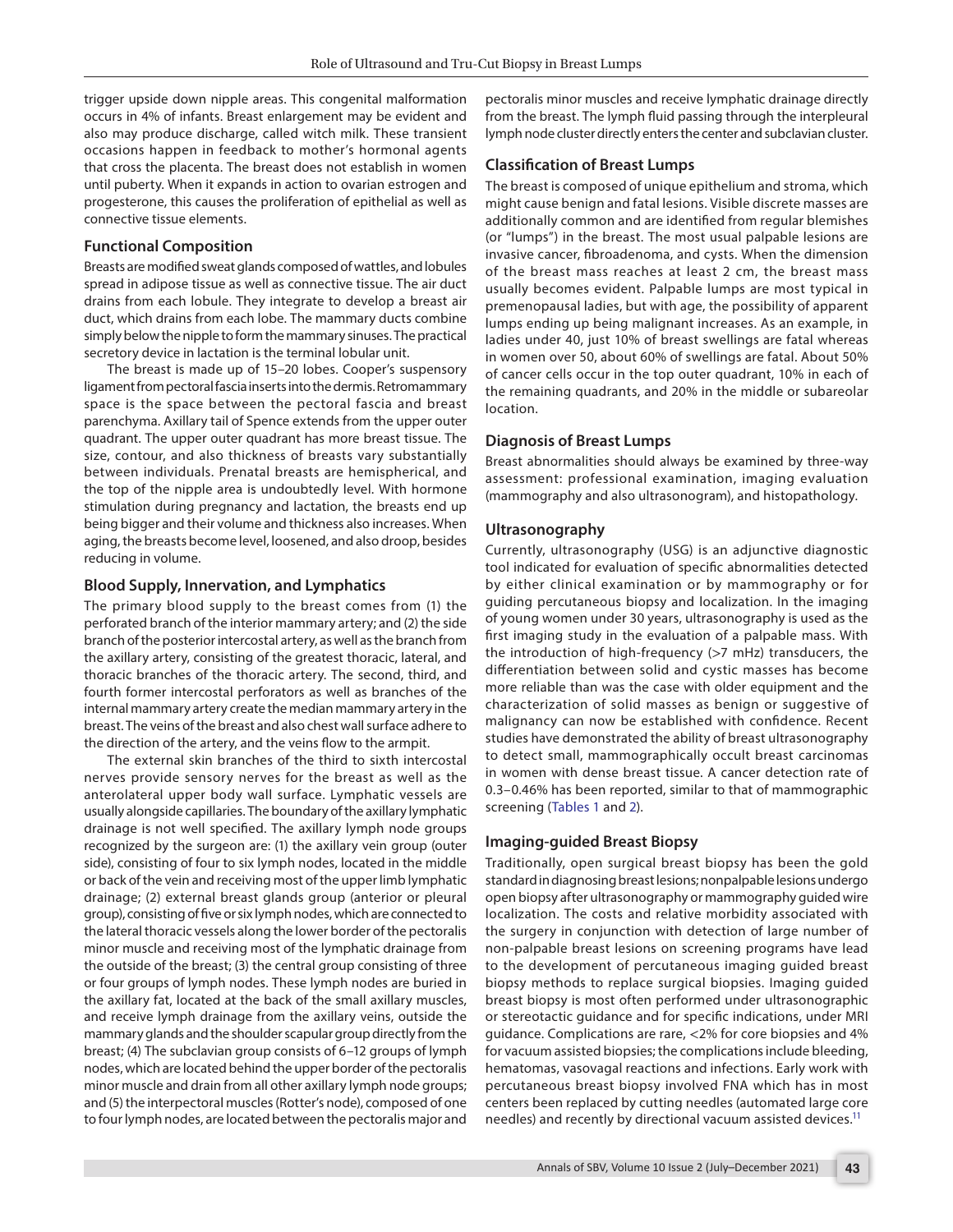| S. No. | Indices of screening test     | Sinah et al. <sup>19</sup> | Lister et al. <sup>20</sup> | Gonzaga et al. <sup>21</sup> | Smallwood et al. <sup>22</sup> | Sood et al. $^{23}$      | Lehman et al. $^{24}$ |
|--------|-------------------------------|----------------------------|-----------------------------|------------------------------|--------------------------------|--------------------------|-----------------------|
|        | Sensitivity (%)               | 95                         | 93                          | 92.5                         | 82                             | 80.1                     | 95.7                  |
|        | Specificity (%)               | 94.7                       | 97                          | 62.8                         | 89                             | 88.4                     | 89.2                  |
| 3.     | Positive predictive value (%) | 91.2                       | 68                          | 68.1                         |                                | $\overline{\phantom{0}}$ | 13.2                  |
| 4.     | Negative predictive value (%) | -                          | 99                          | 99.5                         |                                | -                        | 99.9                  |
|        | Accuracy (%)                  | 92                         | 97                          |                              |                                | -                        |                       |

<span id="page-2-0"></span>

<span id="page-2-1"></span>**Table 2:** Literature review matrix of role of TCB comparing similar articles and their results

| S. No. | Indices of screening test     | Bdour et al. <sup>25</sup> | Rikabi et al. <sup>26</sup> | Faizi et al. <sup>27</sup> | Oluwasola et al. <sup>28</sup> | Dimitrov et al. <sup>29</sup> | Caruso et al. <sup>30</sup> |
|--------|-------------------------------|----------------------------|-----------------------------|----------------------------|--------------------------------|-------------------------------|-----------------------------|
|        | Sensitivity (%)               | 97                         | 95.1                        | 96.7                       | 86                             | 98.6                          | 92                          |
| 2.     | Specificity (%)               | 100                        | 100                         | 70                         | 71                             | 100                           | 100                         |
| 3.     | Positive predictive value (%) |                            | 100                         | 90.6                       | $\overline{\phantom{m}}$       | 100                           | 100                         |
| 4.     | Negative predictive value (%) | $\overline{\phantom{0}}$   | 97.2                        | 87.5                       | $\qquad \qquad -$              | 80                            |                             |
|        | Accuracy (%)                  |                            | 98.2                        | 90                         | 80.4                           | 98.73                         | 86                          |

## **Ultrasonographic Guidance**

Ultrasonographic guidance may be regarded as the first-line method for percutaneous biopsy of lesions visible by ultrasonography in terms of real-time visualization of the needle, patient comfort, lack of ionizing radiation, and low cost. With the help of ultrasonography, access to all areas of breast and axilla, even in small breasts can be reached. With ultrasonography-guided 14-gauge biopsies, sensitivities and specificities of 100% have been reported. However, microcalcifications and a small subset of masses cannot be reliably detected by ultrasonography. The ultrasonography-guided biopsies of tiny lesions and deep localizations may be complicated and time-consuming, and stereotactic guidance in these situations may be preferable.<sup>11</sup>

## **Core Needle Biopsy**

Overall, it was observed that TCB was better than FNAC in the medical diagnosis of both malignant as well as benign lesions although the result was not statistically considerable. Tru-Cut biopsy additionally fell short to identify instances of lymphoma and also fibrosarcomas in maintaining with the experience of Elesha et al. at Lagos University Teaching Hospital. This may be a restriction caused by the small size of the tissue obtained by core-needle biopsy (CNB).<sup>12</sup>

Benefits of TCB include stipulation of appropriate product for histology when compared to FNAC. It is likewise less expensive than open biopsy and also avoids the resulting scar. It can be performed in the office or other locations. Its tattooing impact assists in succeeding recognition of needle tract at the time of clear-cut resection. In contrast to FNAC, it causes extra pain and has a greater possibility for causing discoloration, hematoma, and infection. It is additionally tough to execute in lesions that are less than 1 cm.<sup>13</sup> Logan–Young et al. observed that sensible use of FNAC as well as CNB in theory ought to lead to better accuracy in medical diagnosis of breast cancer cells, as well as fewer unnecessary open surgical biopsies, hence lowering the costs.<sup>14</sup>

A research study assessed 143 clients with palpable breast masses who were reviewed via professional examination, mammography, ultrasound, magnetic resonance imaging (MRI), and FNAC, and it was concluded that a combination of cytology and ultrasound can properly diagnose breast diseases.<sup>15</sup> In an 8-year research study, Bassett et al. examined the effectiveness of X-ray and also ultrasound for women under 35 years (1,016 women).

This study revealed that mammography is not extremely valuable for women younger than 35 years. However, ultrasonography avoids unnecessary breast lump biopsy. As a result, USG has been shown to be a dependable research study for women under 35. Yet this is not appropriate for spotting unattainable breast lumps, so it is likely to miss out on unattainable early breast malignancies.<sup>16</sup>

In 1996, Vetto JJ et al. proposed the "customized triple examination" (C/E, USG, FNAC/CNB) to study women under the age of 55, who were evaluated for mammograms. The study showed high specificity for malignant growths and had a negative anticipation of 100%. They concluded that using modified triple assessment (MTT ) to diagnose palpable bust masses in young women has a high diagnostic accuracy.<sup>17</sup>

A study by Jayakar et al. (2013) reviewed the efficiency of ultrasound instead of mammography in the assessment of young women with evident breast masses in a regular "three-way trial." They ended saying that breast masses detected as deadly can be completely treated[.18](#page-4-2)

# **Comparison of Ultrasound and TCB**

In 2008, Singh et al. in their study on ultrasonographic evaluation of 100 cases of palpable breast masses done from 2003 to 2005 said that the diagnosis on ultrasound was made considering four features, namely, shape, margins, width, A:P ratio, and echogenicity. Diagnosis was confirmed by FNAC or histopathology. They concluded saying that its sensitivity for the detection of cystic lesions is high and it can definitely differentiate cystic from solid lesions. Role of ultrasound needs further evaluation before it can be used as a screening tool in diagnosis of breast carcinoma[.19](#page-4-3)

In 1998, Lister et al. performed a prospective observational analytical study on the accuracy of ultrasound in detecting invasive malignancy in clinically benign, discrete, symptomatic breast lumps prior to mammography on 205 clinically benign breast masses where ultrasound findings were compared with FNAC, CNB, and surgical findings. They found that ultrasound is better than mammogram and is a useful adjunct to FNA/CNB in evaluating clinically symptomatic benign breast lesions.<sup>[20](#page-4-4)</sup>

In 2010, Gonzaga et al. did a study on the accuracy of ultrasound in diagnosis of palpable breast masses in 80 cases with palpable breast masses in the radiology department in Mulago Hospital. Impression derived from ultrasound was correlated with histopathological findings. They concluded that ultrasound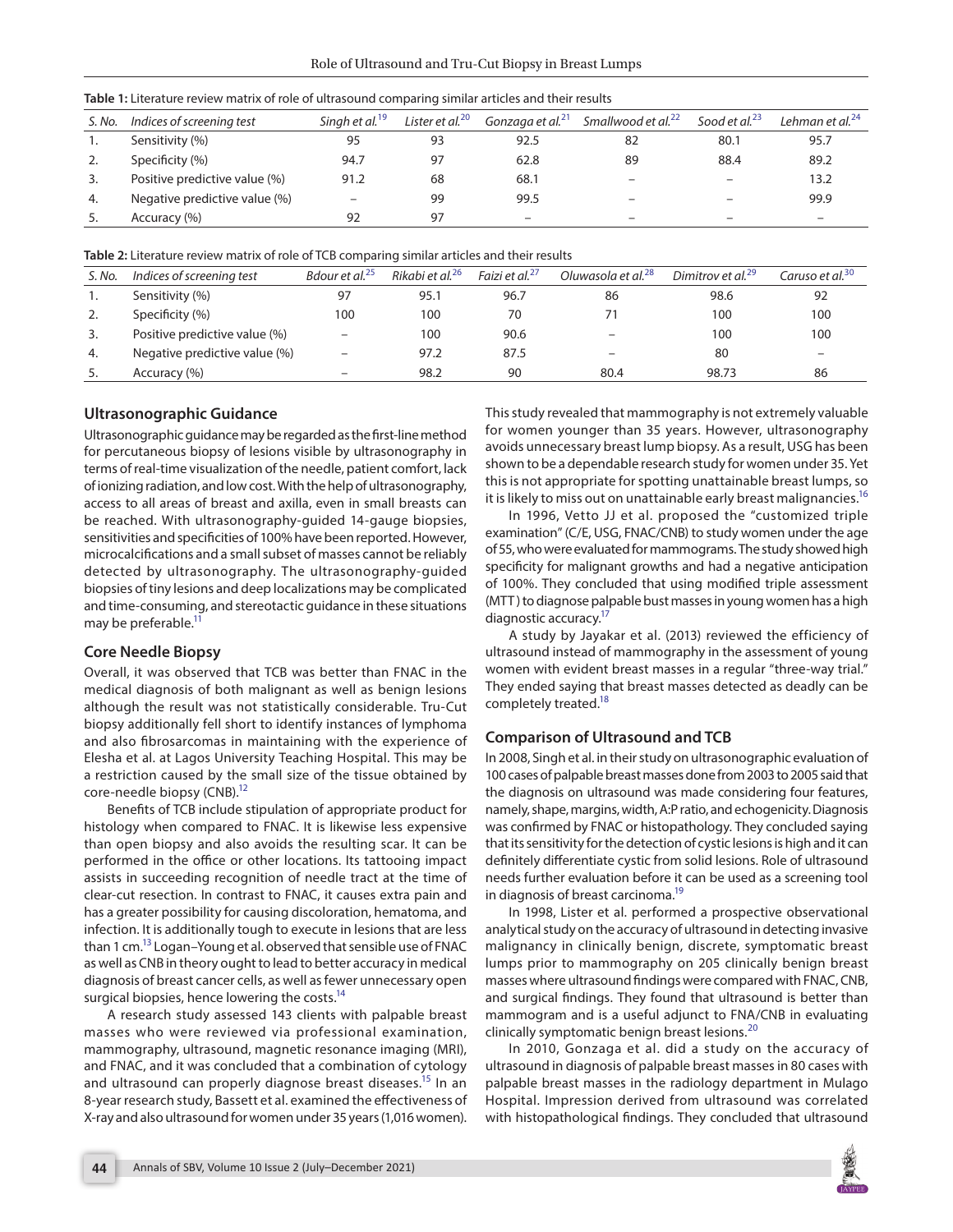significantly differentiates solid and cystic lumps and it should be used for investigating breast masses which are palpable.<sup>[21](#page-4-5)</sup>

#### In 1986, Smallwood et al. in their retrospective study on 1,000 patients with symptomatic breast disease who underwent USG and mammogram in Southampton compared the accuracy of ultrasound with that of mammogram. They concluded that ultrasound is more sensitive and specific than mammogram and that USG is an important adjunct to mammogram for the evaluation of breast lesions preoperatively.<sup>[22](#page-4-6)</sup>

In 2018, Sood et al. in their systematic review and meta-analysis on 26 articles from 2000 to 2018 concluded that ultrasound is an effective primary tool in evaluation of breast cancers and can be of utmost benefit in places where mammogram is unavailable. $^{23}$  $^{23}$  $^{23}$ 

In 2012, Lehman et al. studied the accuracy and value of breast ultrasound for primary imaging evaluation of symptomatic women between 30 and 39 years. They reviewed all electronic records of breast ultrasound and mammogram done between 2002

and 2006 and compared them with final clinical records. Conclusion was that ultrasound should be the primary modality for imaging and mammogram as an adjunct is of low value. $^{24}$  $^{24}$  $^{24}$ 

In 2008, Bdour et al. in their prospective study from 2006 to 2007 on 175 patients with breast lumps where results of FNAC and CNB in the diagnosis of breast cancer were compared said that CNB is more accurate than FNAC and is useful in suspicious breast lump evaluation. CNB also helps for neoadjuvant therapy in cases indicated.[25](#page-4-9)

In 2013, Rikabi et al. conducted a study on the usefulness of TCB in the diagnosis of breast lesions. It is an observational noninterventional cross-sectional review that covered all TCB reports of a mass or lesion observed in patients admitted between 2008 and 2010. A total of 275 TCBs were performed during the study period. Their conclusion was that TCB has high accuracy and can be used as an alternative for FNAC in evaluating breast lesions.<sup>[26](#page-4-10)</sup>

In 2012, Faizi conducted a study to determine the diagnostic accuracy of TCB in the detection of breast lumps, taking postsurgical histopathology as the gold standard. It was a crosssectional survey, from February 7, 2011, to February 6, 2012 and a total of 40 married and unmarried women over 15 years of age with clinically palpable lump in the breast were recruited in this study. All female patients having acute breast abscess, previously operated and nonmotivated patients were excluded from study. They concluded that unnecessary surgery can be avoided with the use of TCB and TCB could be helpful in evaluation of suspicious breast lesions.[27](#page-4-11)

In 2015, Oluwasola et al. in their retrospective study on patients with TCB and follow-up excisional biopsy or mastectomy for breast lumps in 51 patients at the University College Hospital, Ibadan, concluded that TCB is comparable to excisional biopsy and can be most accurate when used with image guidance.<sup>[28](#page-4-12)</sup>

In 2016, Dimitrov et al. conducted a retrospective clinical study on the diagnostic value of TCB in diagnosing breast lesions in 79 patients between 2014 and 2015 and concluded that TCB is a safer, cheaper, and easier alternative to FNAC in evaluating and diagnosing lesions of breast.<sup>[29](#page-4-13)</sup>

In 1998, Caruso et al. studied core biopsy as an alternative to FNAC in diagnosis of breast tumors. This was a 5-year study on 80 cases to evaluate the diagnostic usefulness of CNB and to reduce intraoperative biopsies. They concluded that CNB is a useful and definitive method in the evaluation of breast lumps.<sup>[30](#page-4-14)</sup>

# **CONCLUSION**

Both USG and TCB have similar diagnostic accuracy in breast lumps. The choice of investigation depends on the investigators and the physician. Superiority of one over the other cannot be achieved based on the available literature.

# **ORCID**

*Nagam Amarnat[h](https://orcid.org/0000-0001-6905-9180)* @ https://orcid.org/0000-0001-6905-9180

# **REFERENCES**

- <span id="page-3-0"></span>1. Umanah IN, Akhiwu W, Ojo OS. Breast tumours of adolescents in an African population. Afr J Paediatr Surg 2010;7(2):78–80. DOI: 10.4103/0189-6725.62849.
- <span id="page-3-1"></span>2. Tabár L, Péntek Z, Dean PB. The diagnostic and therapeutic value of breast cyst puncture and pneumocystography. Radiology 1981;141(3):659–663. DOI: 10.1148/radiology.141.3.7302219.
- <span id="page-3-2"></span>3. Wild JJ, Reid JM. Further pilot echographic studies on the histologic structure of tumors of the living intact human breast. Am J Pathol 1952;28(5):839–861.
- <span id="page-3-3"></span>4. Percutaneous imaging-guided core breast biopsy. Am J Roentgenol 174:5 Available from: https://www.ajronline.org/doi/full/10.2214/ ajr.174.5.1741191.
- <span id="page-3-4"></span>5. US-guided 14-gauge core-needle breast biopsy: results of a validation study in 1352 cases. Radiology. Available from: https://pubs.rsna.org/ doi/10.1148/radiol.2482071994.
- 6. Vitums VC. Percutaneous needle biopsy of the lung with a new disposable needle. CHEST 1972;62(6):717–719. DOI: 10.1378/ chest.62.6.717.
- 7. US-guided automated large-core breast biopsy. Radiology. Available from: https://pubs.rsna.org/doi/abs/10.1148/radiology.187.2. 8475299.
- <span id="page-3-5"></span>8. Donald JJ, Coral A, Shorvon PJ, Lees WR. Ultrasound guided core biopsy in AIDS: experience in six patients. Br Med J Clin Res Ed 1988;296(6622):606–607. DOI: 10.1136/bmj.296.6622.606.
- <span id="page-3-6"></span>9. Pinder SE, Elston CW, Ellis IO. The role of pre-operative diagnosis in breast cancer. Histopathology 1996;28(6):563–566. DOI: 10.1046/ j.1365-2559.1996.d01-465.x.
- <span id="page-3-7"></span>10. Probabilistic approach to the reporting of fine-needle aspiration cytology of the breast. Abstract-Europe PMC Available from: http:// europepmc.org/article/MED/9100534.
- <span id="page-3-8"></span>11. Sonographically guided core biopsy of the breast: comparison of 14-gauge automated gun and 11-gauge directional vacuumassisted biopsy methods. Available from: https://www.research gate.net/publication/237308879\_Sonographically\_Guided\_Core\_ Biopsy\_of\_the\_Breast\_Comparison\_of\_14Gauge\_Automated\_ Gun\_and\_11Gauge\_Directional\_Vacuum-Assisted\_Biopsy\_ Methods.
- <span id="page-3-9"></span>12. Primary malignant lymphoma of the breast. Available from: http:// erepository.uonbi.ac.ke/handle/11295/10269.
- <span id="page-3-10"></span>13. Scopa CD, Koukouras D, Spiliotis J, Harkoftakis J, Koureleas S, Kyriakopoulou D, et al. Comparison of fine needle aspiration and tru-cut biopsy of palpable mammary lesions. Cancer Detect Prev 1996;20(6):620–624.
- <span id="page-3-11"></span>14. Logan-Young W, Dawson AE, Wilbur DC, Avila EE, Tomkiewicz ZM, Sheils LA, et al. The cost-effectiveness of fine-needle aspiration cytology and 14-gauge core needle biopsy compared with open surgical biopsy in the diagnosis of breast carcinoma. Cancer 1998;82(10):1867–1873. DOI: 10.1002/(sici)1097-0142(19980515) 82:10<1867::aid-cncr8>3.0.co;2-k.
- <span id="page-3-12"></span>15. Hardy JR, Powles TJ, Judson I, Heron C, Williams M, Cherryman G, et al. How many tests are required in the diagnosis of palpable breast abnormalities? Clin Oncol R Coll Radiol G B 1990;2(3):148–152. DOI: 10.1016/s0936-6555(05)80148-7.